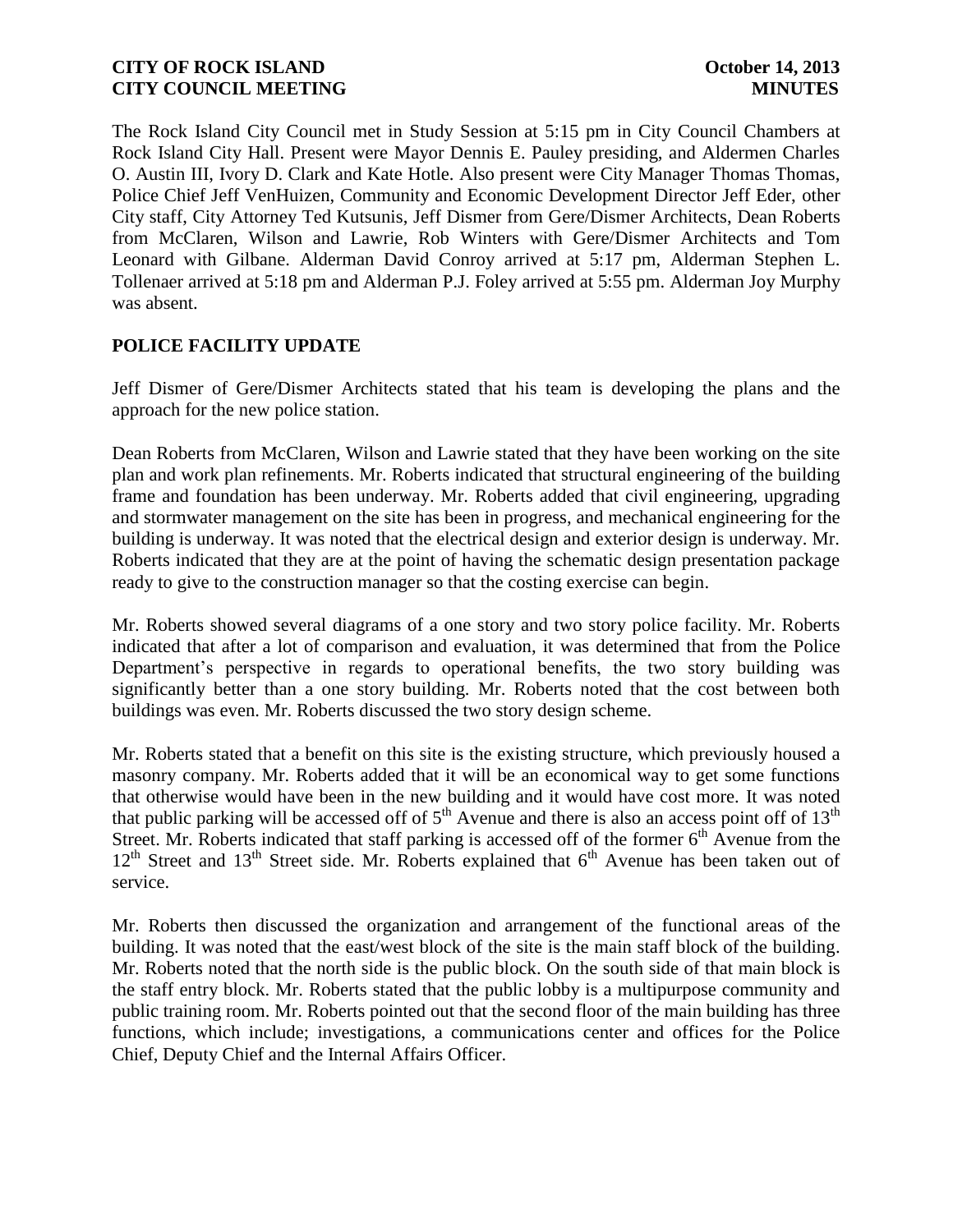Mr. Roberts explained that in the existing building (support building), there will be a small crime lab, a property and evidence area, an area for seized vehicles and an emergency response team space for the vehicle to be stored. It was noted that the support building is a tall one story building. Council and Mr. Roberts further discussed the organization of the building and how each area is arranged according to functions.

Police Chief VenHuizen advised that staff has been engaged through every step of the process. Chief VenHuizen stated that from an operational standpoint, it has been determined that optimal efficiencies have been achieved with the building and design. Council and Chief VenHuizen discussed the layout and functionality of the design of the building as it related to future growth.

It was noted that another update on the new Police facility will be presented to Council at the Study Session on Monday, December 16, 2013.

# **LIQUOR LICENSE MORATORIUM**

City Attorney Ted Kutsunis advised that he was inquired upon to research the issue of whether the City and/or the Liquor Commissioner has the authority to limit the issuance of any new liquor licenses in certain classifications of the licenses that are in the ordinances. Mr. Kutsunis stated that this has been done in the past. Mr. Kutsunis advised that the moratorium would be a recommendation from the Council to request that the Mayor/Liquor Commissioner not issue any new liquor licenses in whatever restrictive areas the Council wishes to address. City Attorney Kutsunis added that it would be his recommendation that if Council decides to pass a moratorium that any current license holder of any type of liquor license would be grandfathered in as long as that license holder held the license for that premises. Mr. Kutsunis discussed the legal aspects of the issuance of a moratorium. Mr. Kutsunis advised that if it is decided to move forward with a moratorium, the City would have to elaborate as to why a moratorium is being issued; what problem the City is trying to overcome by issuing this moratorium. Mr. Kutsunis added that it has to be in the best interest of the public at large. Mr. Kutsunis further discussed this issue as it related to how extensive the moratorium should be.

Council and City Attorney Kutsunis discussed several scenarios regarding the possibility of a moratorium downtown and the legal aspects as it related to various businesses with a liquor license where they have closed due to their license being suspended or revoked, and a liquor license establishment not operating anymore but in good standing. Council also discussed the process for new liquor licenses.

City Attorney Kutsunis and Council discussed the possible crafting of a moratorium and how extensive the moratorium would be, and what classes of licenses would be included as well as how to implement the moratorium. Council also discussed the idea of receiving feedback from The District and input from the community prior to moving forward on this issue.

Attorney Frank Coyle stated that in his opinion, a moratorium would cause nothing but trouble. Mr. Coyle discussed putting in retail businesses in the downtown as it related to the empty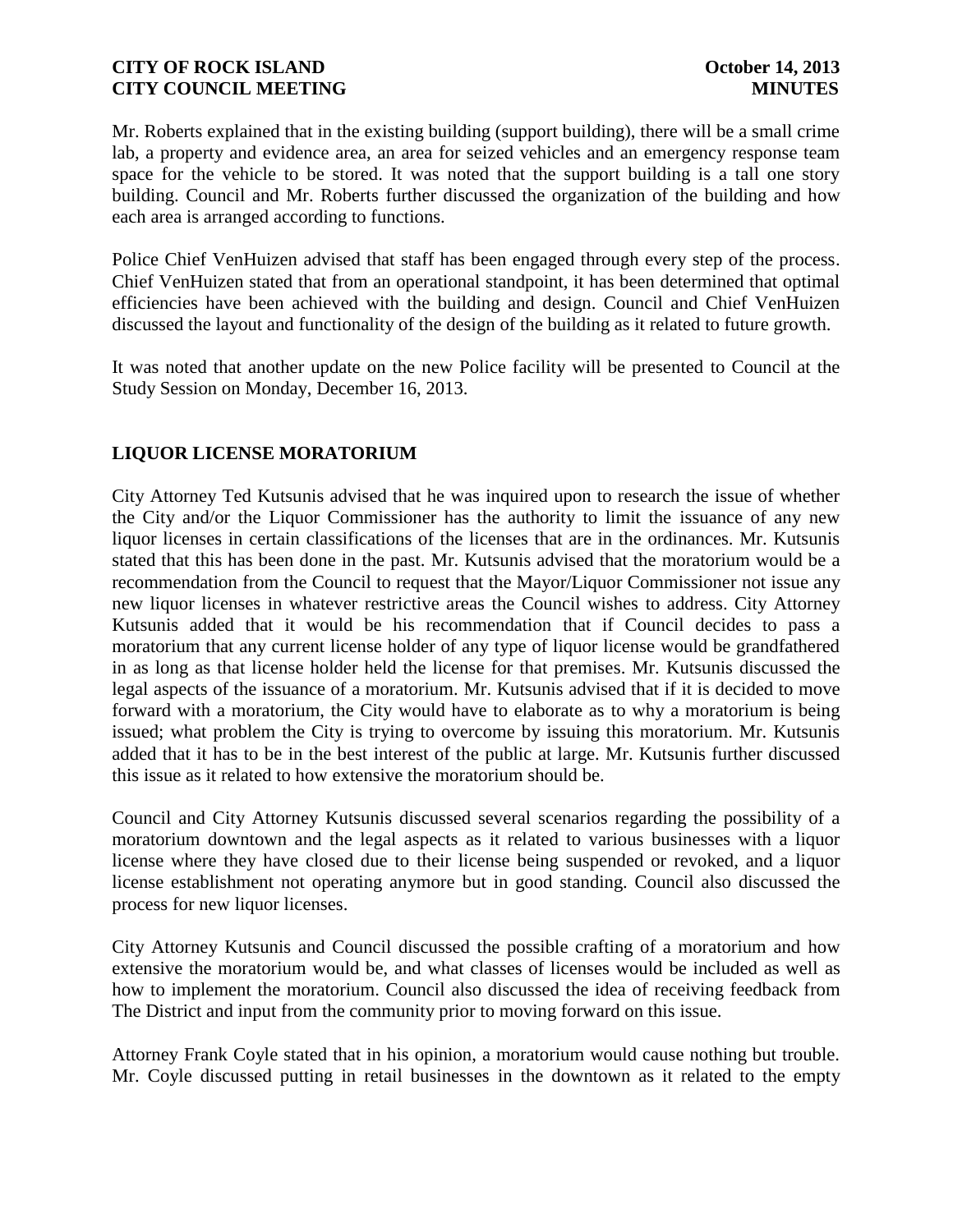storefronts and who the landlords could have as tenants as it related to the possibility of a moratorium on liquor licenses.

Council discussed downtown issues as it related to late night crowds and the public safety component. Council also discussed issues in regards to attracting other types of businesses in the downtown area during the day, and the issue of continuing to add more bars downtown to an already saturated market that creates more competition and doesn't help the existing establishments.

Police Chief Jeff VenHuizen stated that there is an increase in demand for Police services in the downtown between 1:00 am and 3:00 am on Friday and Saturday nights and the occasional Thursday nights. Chief VenHuizen further discussed this issue. Chief VenHuizen stated that the loitering ordinance has been an effective tool to address underage persons being present in the District. Chief VenHuizen further discussed the loitering ordinance.

Terry Tilka, owner of RIBCO discussed on premises and off premises sale of alcohol. Mr. Tilka stated that he is a property owner downtown. Mr. Tilka indicated that a lot of police officers that work downtown are being paid by the nightclub owner and not the tax payers. Mr. Tilka inquired as to if a moratorium is put on, will the license go with the address. Mr. Tilka added that if the license doesn't go with the address then he would have a hard time selling his business when he decides to retire.

Kyle Peters, owner of the Daiquiri Factory stated that he has been conducting business in the downtown since 2004. Mr. Peters advised that he has noticed that when there are a certain number of liquor licenses, the market can't hold all of it; some operators have nowhere to turn but to decrease their price on alcohol and compete on price. Mr. Peters stated that when prices go down, problems come up. Mr. Peters advised that the licenses should stay with the address.

Council discussed a possible moratorium as it related to looking for more diversified businesses in the downtown. Council further discussed this issue as it related to revitalizing the downtown. After more discussion, Mayor Pauley advised that all of these issues that were stated will have to be discussed again.

## **ADJOURNMENT**

A motion made by Alderman Foley and seconded by Alderman Hotle to adjourn the meeting carried by the following Aye and No vote. Those voting Aye being; Alderman Austin, Alderman Clark, Alderman Conroy, Alderman Foley, Alderman Tollenaer and Alderman Hotle; those voting No, none. The meeting was adjourned at 6:29 pm.

\_\_\_\_\_\_\_\_\_\_\_\_\_\_\_\_\_\_\_\_\_\_\_\_\_\_\_\_\_\_ Aleisha L. Patchin, City Clerk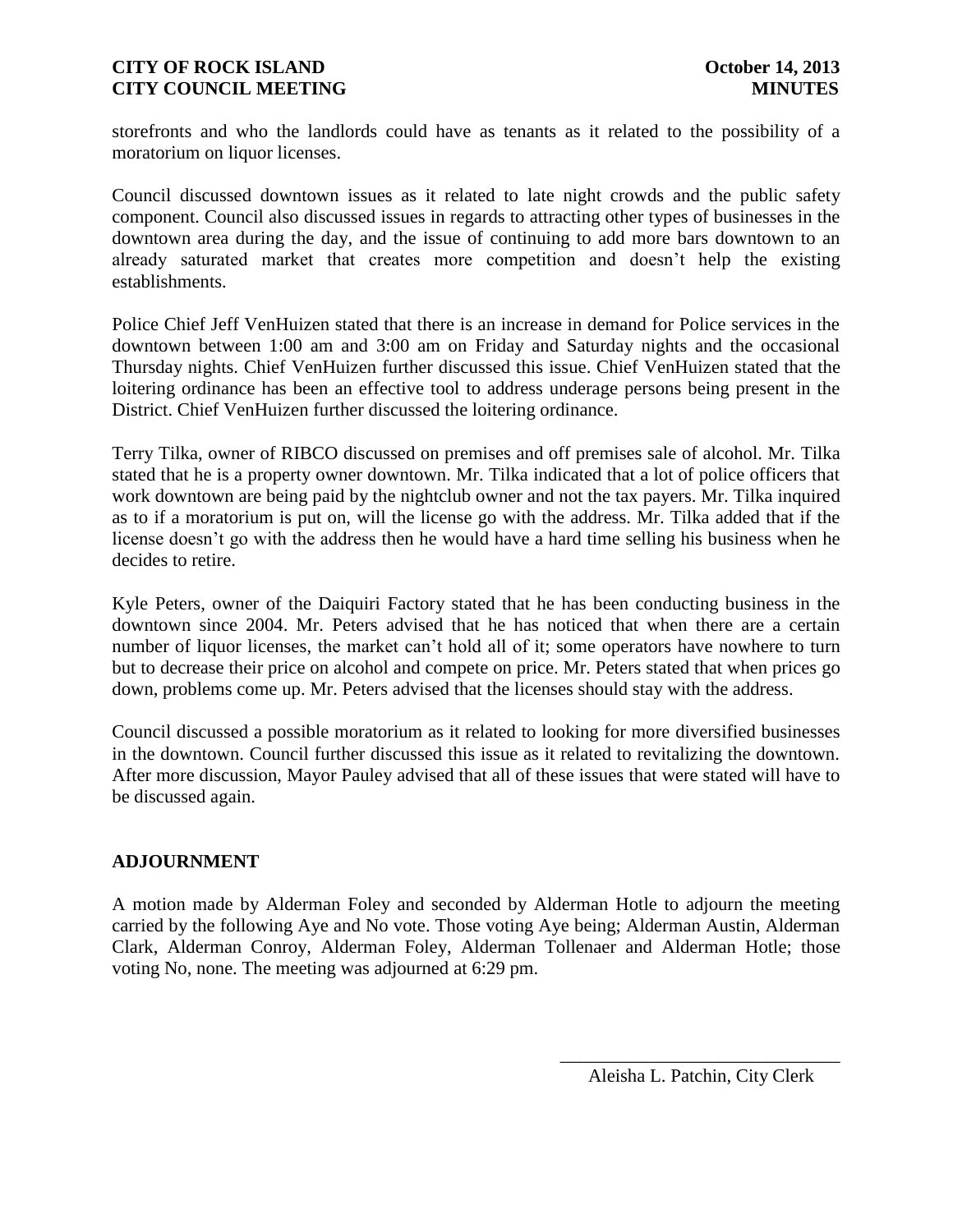Rock Island City Council met in regular session at 6:45 pm in Council Chambers of Rock Island City Hall. Present were Mayor Dennis E. Pauley presiding, and Aldermen Charles O. Austin III, Ivory D. Clark, David Conroy, P.J. Foley, Stephen L. Tollenaer and Kate Hotle. Also present were City Manager Thomas Thomas and City Attorney Ted Kutsunis. Alderman Joy Murphy was absent.

#### Introductory Proceedings

Mayor Pauley called the meeting to order and led in the Pledge of Allegiance. Alderman Clark gave the Invocation.

## Agenda Item #5 **Minutes of the meeting of October 7, 2013.**

A motion was made by Alderman Austin and seconded by Alderman Conroy to approve the minutes of the meeting of October 7, 2013 as printed. The motion carried by the following Aye and No vote; those voting Aye being; Alderman Austin, Alderman Clark, Alderman Conroy, Alderman Foley, Alderman Tollenaer and Alderman Hotle; those voting No, none.

## Agenda Item #6 **Update Rock Island by Mayor Pauley.**

Mayor Pauley stated that during the week of the Columbus Day holiday, refuse, yardwaste and recycling will be on the normal collection schedule. The Mayor added that the Drop-Off Center located at Millennium Waste, 13606 Knoxville Road, Milan will be open on Saturday from 7:00 am to 12:00 pm.

Mayor Pauley advised that Rock Island officials and Rock Island County Democratic Party Chair Doug House will dedicate  $37<sup>th</sup>$  Street, from  $12<sup>th</sup>$  Avenue to  $18<sup>th</sup>$  Avenue as "Lane Evans Drive" on Tuesday, October 15, 2013 at 3:30 pm.

Mayor Pauley indicated that on Sunday, October 20, 2013 from 1:00 pm to 4:00 pm stop down at the Quad City Botanical Center and visit the Pumpkin Extravaganza and participate in a pumpkin carving. Mayor Pauley stated that each family will receive one free pumpkin to carve and take home. The Mayor indicated that additional pumpkins will be available for purchase. General admission prices are Adults \$6.00, Seniors \$5.00, Youth (6-15 yrs) \$4.00, Children (2-5yrs) \$2.00, Children under 2 and Members of the Quad City Botanical Center free. Mayor Pauley commented that also during the month of October, pumpkins will be displayed in the outside gardens and will be for sale as well. Every Sunday afternoon from 1:00 pm to 4:00 pm, there will be special family events in the outside gardens and tent. These events are included with paid general admission.

Mayor Pauley advised that Fright Night in The District will be held on Thursday, October 24, 2013 from 5:00 pm to 8:00 pm on the Great River Plaza at 2<sup>nd</sup> Avenue between  $17<sup>th</sup>$  &  $19<sup>th</sup>$ Streets. Mayor Pauley stated that Rock Island Parks and Recreation, Rock Island County Area Project, Martin Luther King Jr. Community Center and The District are proud sponsors of a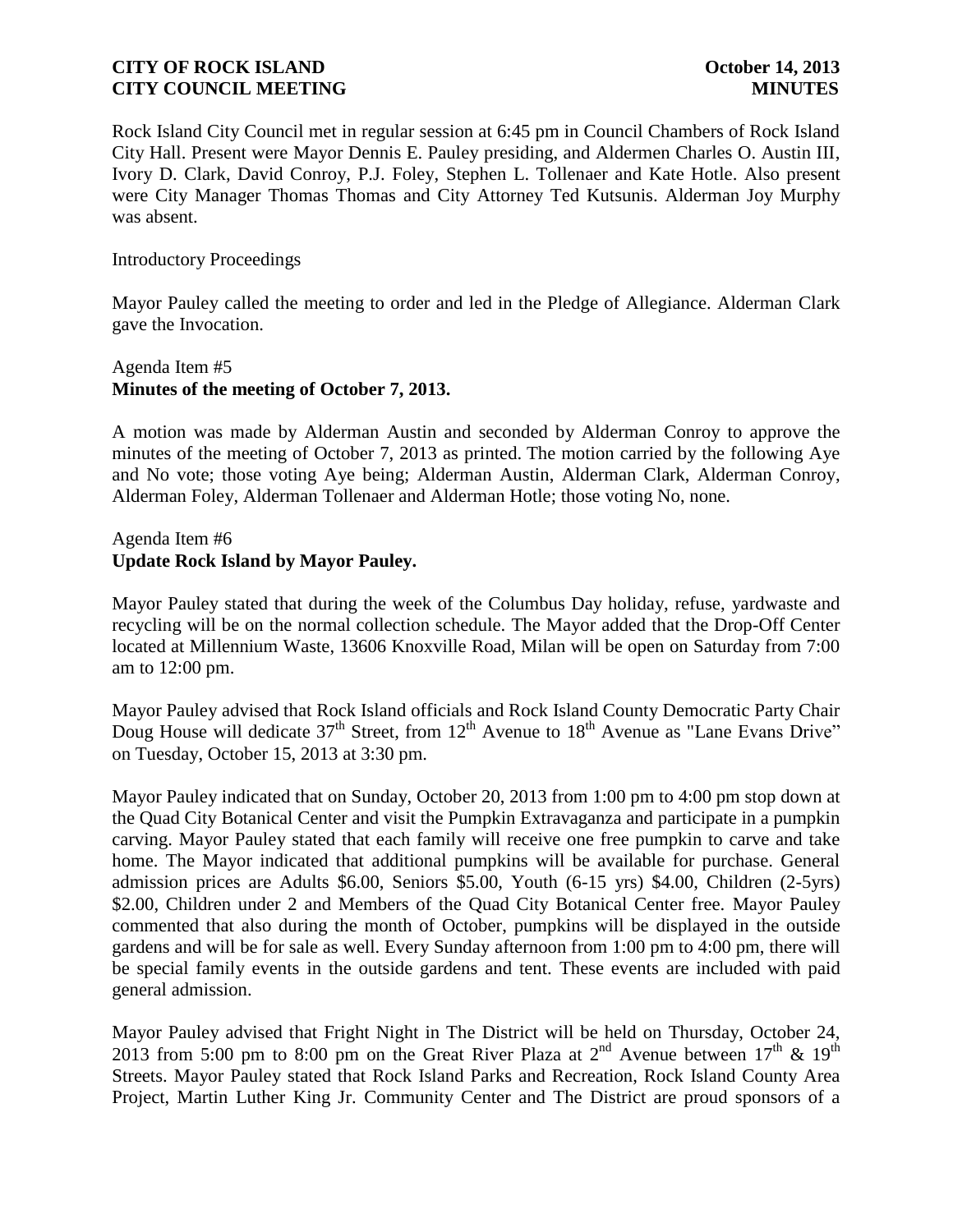night full of spooky fun for children including trick-or-treating, entertainment, music and a costume contest. The Mayor added that Fright Night is free to the public. For more information, please call The District at (309) 788-6311 or visit [www.ridistrict.com.](http://www.ridistrict.com/)

## Agenda Item #7 **United Way Presentation**

Mr. Bruce Pieper, a loaned executive volunteer from United Way stated that this year, United Way is focusing on education, income and health. Mr. Pieper indicated that the education category includes Imagination Library, which has 22,000 kids in the community receiving free books and Achieve Quad Cities which helps to improve graduation rates. In the income area, Mr. Pieper stated that there is free income tax preparation for low to moderate income people. Mr. Pieper stated that in the area of health, there is a growing need for youth mental health services. Mr. Pieper noted that service providers and United Way are working with the schools to come up with the best way to help these kids. Mr. Pieper pointed out that United Way funds 90 programs in 48 different agencies. Mr. Pieper concluded by inquiring upon everyone for their support for the United Way Campaign. Mr. Pieper then presented the 2013 United Way video to Council.

Kim Reda of the Finance Department stated that this is the big week for fundraising for United Way. Ms. Reda stated that to kick-off the campaign, the month of October started with allowing employees to donate \$5.00 to wear their favorite football jersey. It was noted that all proceeds will go to United Way. Ms. Reda indicated that pumpkins are decorated out in the lobby and employees have been encouraged to enter the pumpkin contest. Ms. Reda stated that employees and residents are being asked to vote for their favorite pumpkin by donating money. It was noted that the pumpkins will be on display all month.

Ms. Reda advised that three rallies will be held on October  $14<sup>th</sup>$ ,  $15<sup>th</sup>$  and  $16<sup>th</sup>$ . Ms. Reda commented that they will be meeting with employees this week, giving them pledge cards and encouraging them to support United Way. It was noted that every employee that attends and turns in their pledge form at the rally will be entered into a special drawing for a day off. Ms. Reda advised that the City will host a cookout on Friday, October  $18<sup>th</sup>$  from 11:00 am to 1:30 pm. It was noted that the City is donating the food and all proceeds will go to United Way. Ms. Reda commented that a 50/50 raffle will be held throughout the month, and an additional raffle will be held for several days off in which the City has provided for the employees. It was noted that these fundraising efforts will be going on for the entire month of October. Ms. Reda thanked Council for the support.

#### Agenda Item #8

## **A Special Ordinance authorizing the acquisition of four tax auction properties in the City of Rock Island in the amount of \$3,210.00.**

It was moved by Alderman Foley and seconded by Alderman Hotle to consider, suspend the rules and pass the ordinance. The motion carried by the following Aye and No vote; those voting Aye being; Alderman Austin, Alderman Clark, Alderman Conroy, Alderman Foley, Alderman Tollenaer and Alderman Hotle; those voting No, none.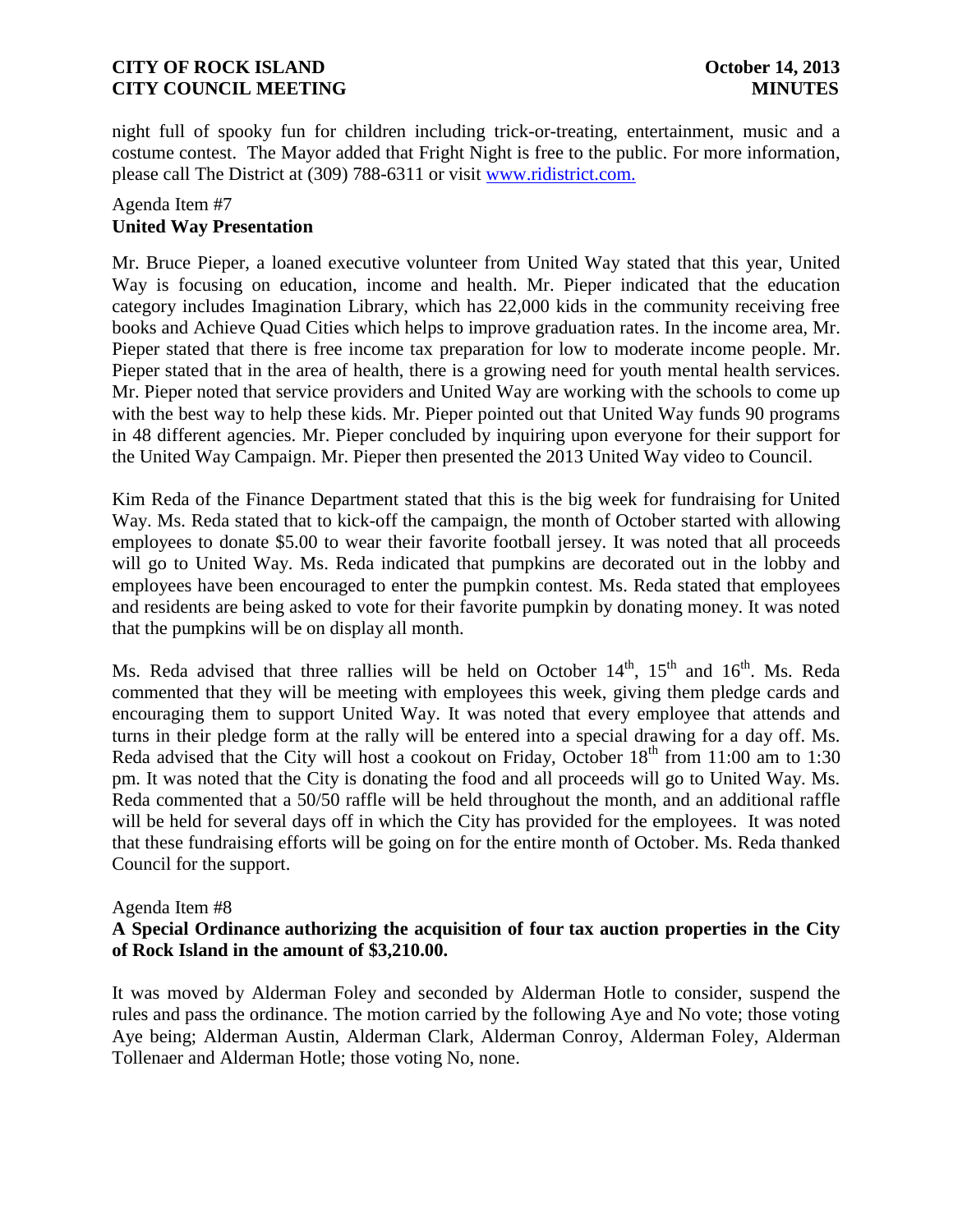Agenda Item #9 **CLAIMS**

It was moved by Alderman Austin and seconded by Alderman Hotle to accept the following reports and authorize payments as recommended. The motion carried by the following Aye and No vote; those voting Aye being; Alderman Austin, Alderman Clark, Alderman Conroy, Alderman Foley, Alderman Tollenaer and Alderman Hotle; those voting No, none.

a. Report from the Human Resources Department regarding payment in the amount of \$235,000.00 to Crawford & Company for Worker's Compensation settlement for Timothy Woeckener.

b. Report from the Information Technology Department regarding payment in the amount of \$22,445.00 to Azteca Systems, Inc. for the Cityworks System annual update and support maintenance.

c. Report from the Public Works Department regarding payment #3 in the amount of \$147,270.30 to A.J. Excavating for services provided for the 3<sup>rd</sup> Avenue Reconstruction:  $24<sup>th</sup>$  Street to  $25<sup>th</sup>$  Street project.

d. Report from the Public Works Department regarding payment #2 in the amount of \$32,218.22 to Kelly Construction for services provided for the Mudjacking Program project.

## Agenda Item #10 **Claims for the week of October 4 through October 10 in the amount of \$1,812,088.57.**

Alderman Hotle moved and Alderman Foley seconded to allow the claims. The motion carried by the following Aye and No vote; those voting Aye being; Alderman Austin, Alderman Clark, Alderman Conroy, Alderman Foley, Alderman Tollenaer and Alderman Hotle; those voting No, none.

Agenda Item #11

## **Report from the Human Resources Department regarding request for proposals for vending services, recommending Vander Vending for a three year agreement at the rates quoted in the report.**

It was moved by Alderman Foley and seconded by Alderman Conroy to approve the proposal as recommended and authorize the City Manager to execute the contract documents. The motion carried by the following Aye and No vote; those voting Aye being; Alderman Austin, Alderman Clark, Alderman Conroy, Alderman Foley, Alderman Tollenaer and Alderman Hotle; those voting No, none.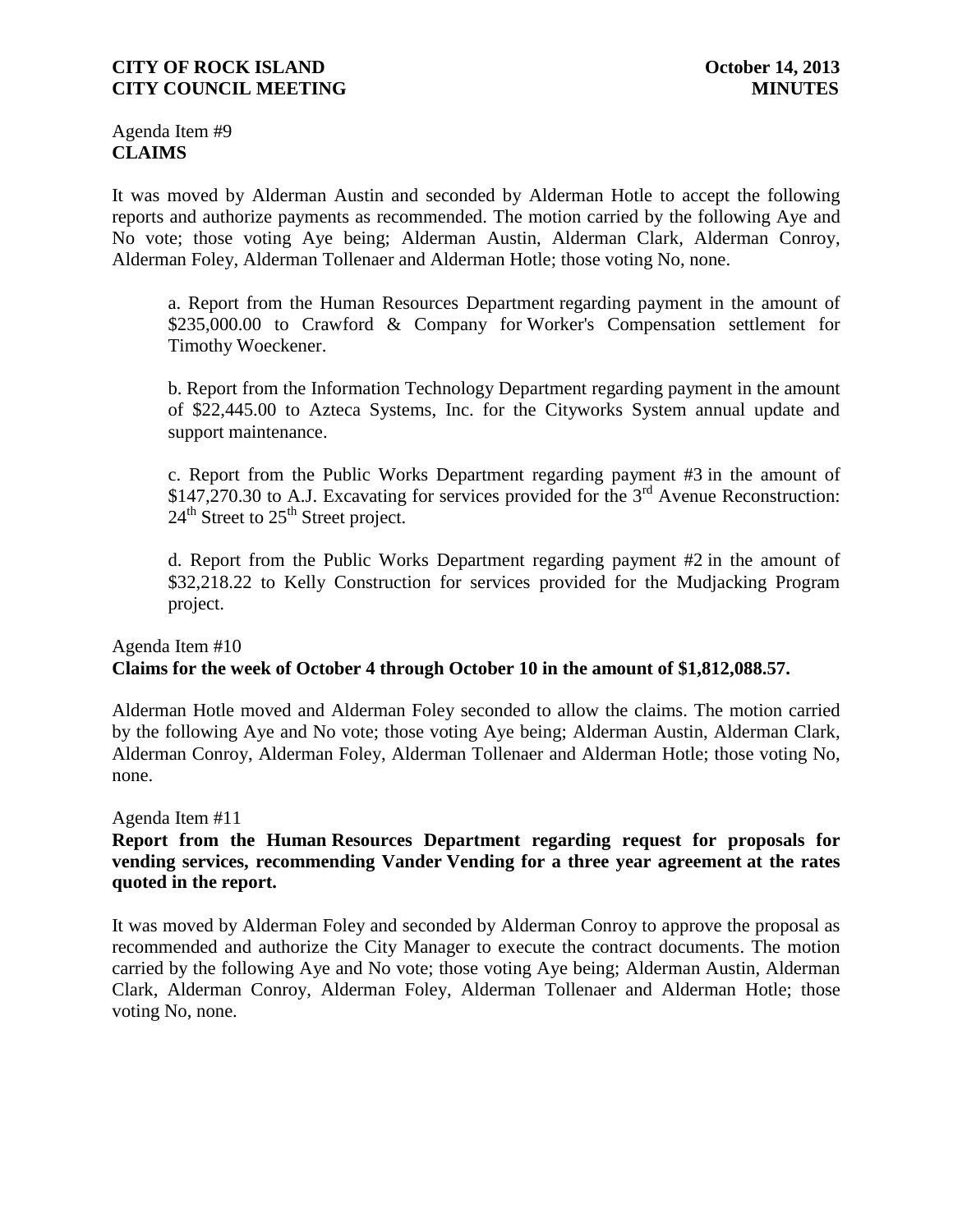#### Agenda Item #12

**Report from the Police Department regarding a Towing contract with Quad City Towing, Inc., recommending a one year renewal expiring December 31, 2014 at the prices quoted in the existing contract.** 

It was moved by Alderman Conroy and seconded by Alderman Foley to approve the contract as recommended and authorize the City Manager to execute the contract documents. The motion carried by the following Aye and No vote; those voting Aye being; Alderman Austin, Alderman Clark, Alderman Conroy, Alderman Foley, Alderman Tollenaer and Alderman Hotle; those voting No, none.

#### Agenda Item #13

## **Report from the Police Department regarding a General Usage Rental Vehicles contract with Wags Auto Center, recommending a one year renewal expiring December 31, 2014 at the prices quoted in the existing contract.**

Alderman Foley moved and Alderman Conroy seconded to approve the contract as recommended and authorize the City Manager to execute the contract documents. The motion carried by the following Aye and No vote; those voting Aye being; Alderman Austin, Alderman Clark, Alderman Conroy, Alderman Foley, Alderman Tollenaer and Alderman Hotle; those voting No, none.

#### Agenda Item #14

## **Report from the Public Works Department regarding a contract renewal with Land Treatment Alternatives, Inc. for the land application of wastewater biosolids.**

It was moved by Alderman Foley and seconded by Alderman Hotle to approve the contract as recommended and authorize the City Manager to execute the contract documents. The motion carried by the following Aye and No vote; those voting Aye being; Alderman Austin, Alderman Clark, Alderman Conroy, Alderman Foley, Alderman Tollenaer and Alderman Hotle; those voting No, none.

#### Agenda Item #15

## **Report from the Community and Economic Development Department regarding the Citizen's Advisory Committee recommendations for Fiscal Year 2014-2015 Community Development Block Grant (CDBG) and Gaming Fund allocations**.

Alderman Tollenaer moved and Alderman Foley seconded to defer Agenda Item #15 until Monday, October 21, 2013.

Discussion followed. Community and Economic Development Director Jeff Eder stated that the committee will meet tomorrow night and this will be brought back to Council next week.

After discussion, the motion carried by the following Aye and No vote; those voting Aye being; Alderman Austin, Alderman Clark, Alderman Conroy, Alderman Foley, Alderman Tollenaer and Alderman Hotle; those voting No, none.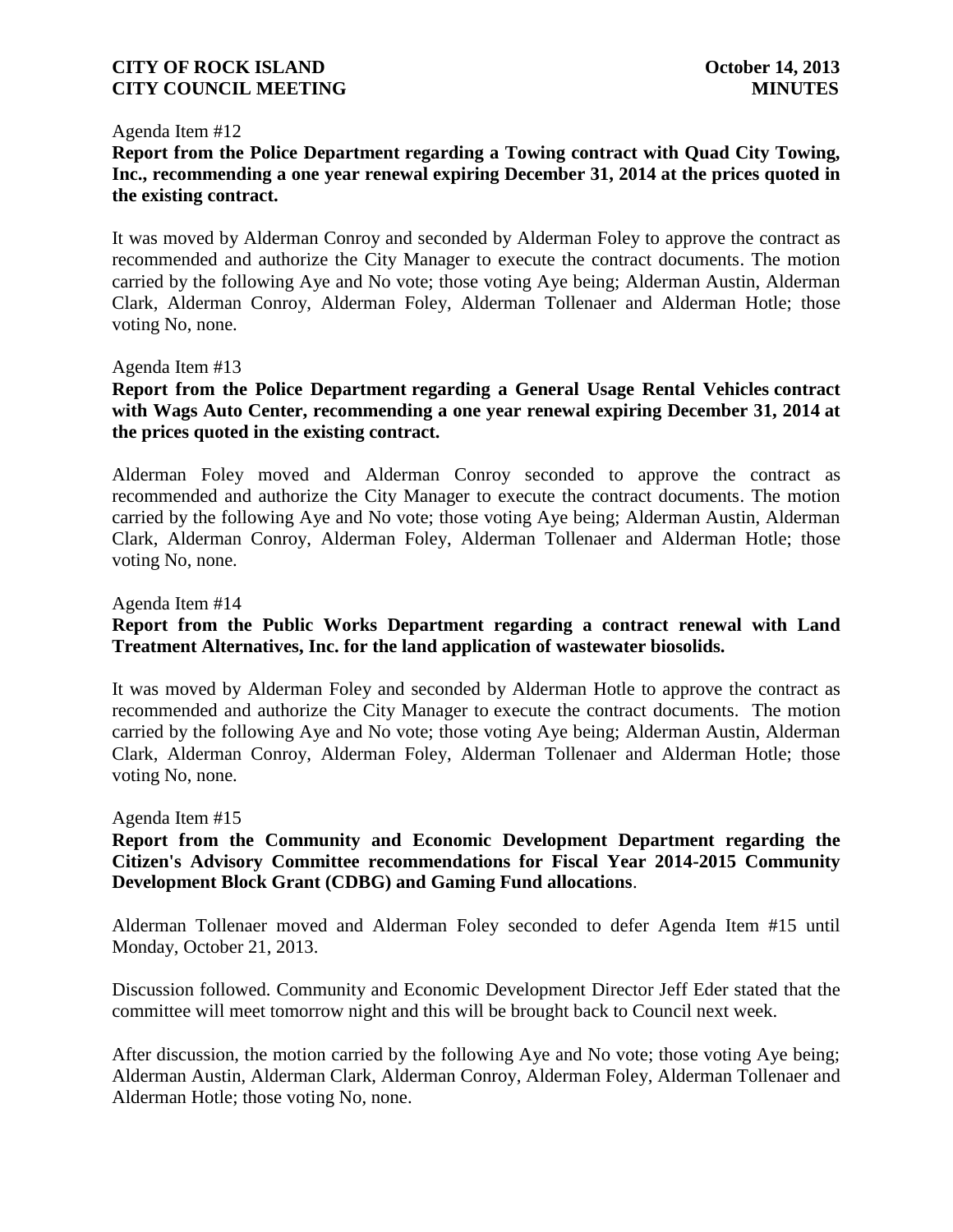#### Agenda Item #16

**Report from the Police Department regarding the hours for Halloween Trick or Treat, recommending Thursday, October 31, 2013 from 5:00 pm to 8:00 pm in the City of Rock Island.**

It was moved by Alderman Hotle and seconded by Alderman Conroy to approve the Trick or Treat hours as recommended. The motion carried by the following Aye and No vote; those voting Aye being; Alderman Austin, Alderman Clark, Alderman Conroy, Alderman Foley, Alderman Tollenaer and Alderman Hotle; those voting No, none.

#### Agenda Item #17

**Report from the Martin Luther King Center regarding a request for a street closing at 9th Street between 6th and 7th Avenues on Thursday, October 31, 2013 from 3:00 pm to 6:00 pm for the Second Baptist Church and King Center's annual Children's Halloween Party.**

Alderman Tollenaer moved and Alderman Foley seconded to approve the request as recommended. The motion carried by the following Aye and No vote; those voting Aye being; Alderman Austin, Alderman Clark, Alderman Conroy, Alderman Foley, Alderman Tollenaer and Alderman Hotle; those voting No, none.

Agenda Item #18 **Other Business.**

No one signed up to address Council to speak on a topic.

Alderman Foley commented that he attended the Alleman vs. Rocky Alumni game this past weekend and Alleman was victorious; the score was 8-0. Alderman Foley stated that there were approximately 1,500 to 2,000 people watching the game.

Alderman Conroy stated that Fright Night will be held on October  $24<sup>th</sup>$  in downtown Rock Island. Alderman Conroy commented that a gentleman that he works with told him that Highland Springs by large measures is better than any other golf course; it is in excellent shape.

Alderman Clark thanked the Rock Island/Milan Booster Club for all that they do for the community.

## Agenda Item #19 **Executive Session on Personnel, Property Acquisition and Litigation.**

A motion was made by Alderman Foley and seconded by Alderman Hotle at 7:08 pm to recess to Executive Session on matters of Personnel, Property Acquisition and Litigation. The motion carried on a roll call vote. Those voting Aye being; Alderman Austin, Alderman Clark, Alderman Conroy, Alderman Foley, Alderman Tollenaer and Alderman Hotle; those voting No, none.